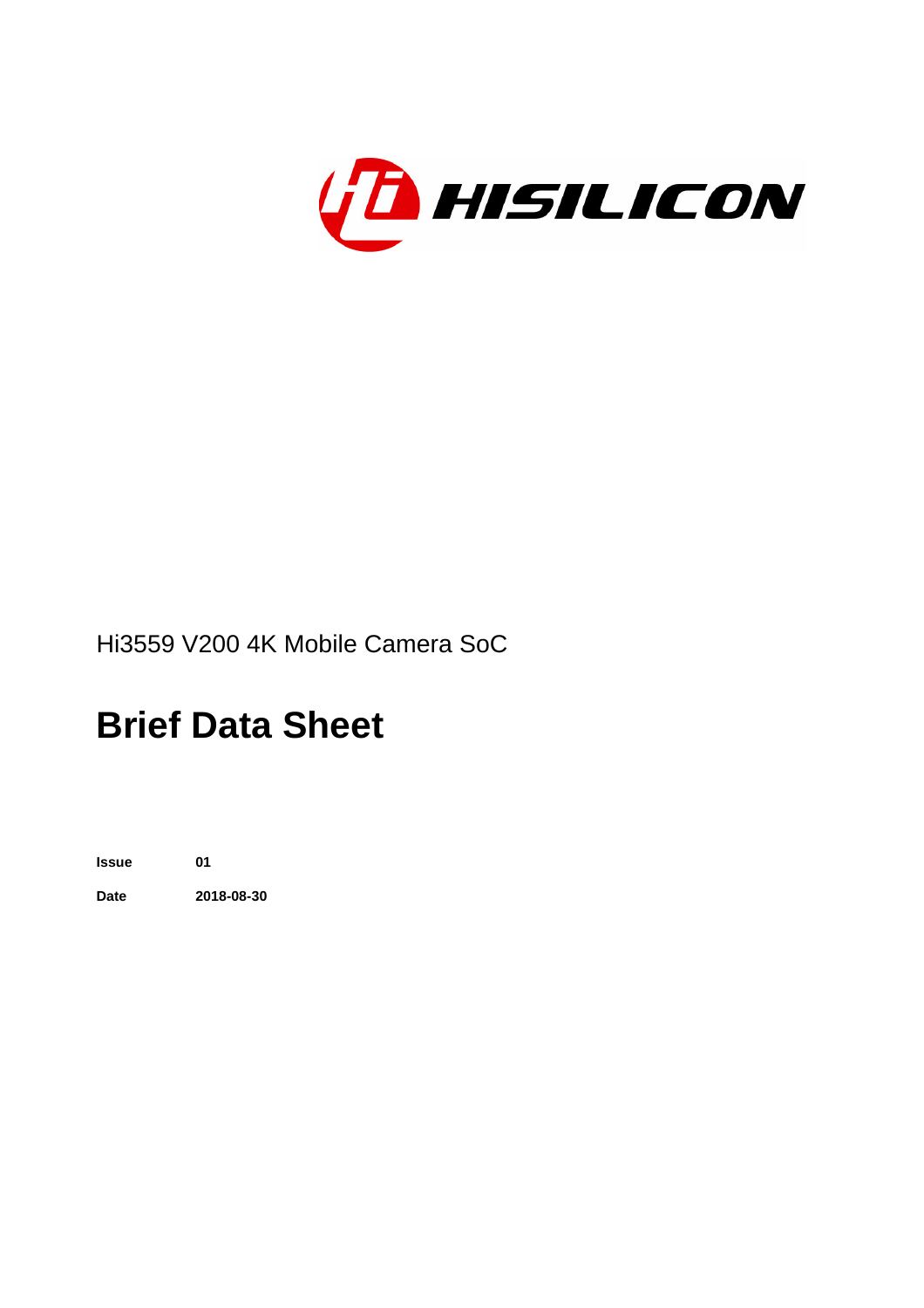### **Copyright © HiSilicon Technologies Co., Ltd. 2018. All rights reserved.**

No part of this document may be reproduced or transmitted in any form or by any means without prior written consent of HiSilicon Technologies Co., Ltd.

### **Trademarks and Permissions**

HISILICON, and other HiSilicon icons are trademarks of HiSilicon Technologies Co., Ltd.

All other trademarks and trade names mentioned in this document are the property of their respective holders.

#### **Notice**

The purchased products, services and features are stipulated by the contract made between HiSilicon and the customer. All or part of the products, services and features described in this document may not be within the purchase scope or the usage scope. Unless otherwise specified in the contract, all statements, information, and recommendations in this document are provided "AS IS" without warranties, guarantees or representations of any kind, either express or implied.

The information in this document is subject to change without notice. Every effort has been made in the preparation of this document to ensure accuracy of the contents, but all statements, information, and recommendations in this document do not constitute a warranty of any kind, express or implied.

### HiSilicon Technologies Co., Ltd.

- Address: New R&D Center, Wuhe Road, Bantian, Longgang District, Shenzhen 518129 P. R. China
- Website: <http://www.hisilicon.com>
- Email: [support@hisilicon.com](mailto:support@hisilicon.com)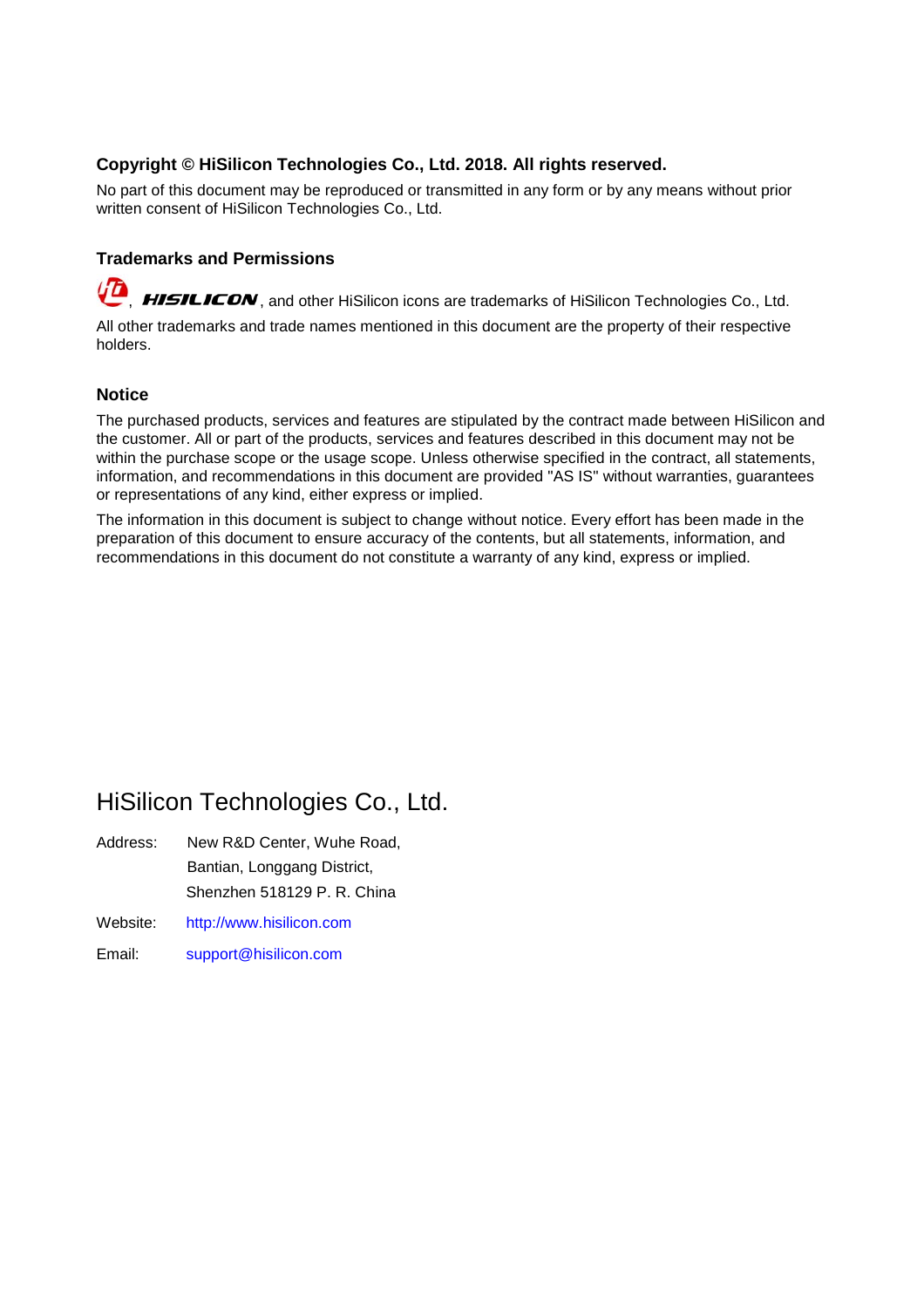

### Introduction

Hi3559 V200 is a high-performance and low-power 4K ultra-HD mobile camera SoC that is designed for action cameras and streaming media rear-view mirror cameras. Hi3559 V200 supports H.265/H.264 encoding and decoding, with performance up to 4K@P30/1080@P120. Integrated with the HiSilicon fourth-generation ISP, Hi3559 V200 provides WDR, multi-level NR, 6-DoF DIS, and multiple image enhancement and correction algorithms, allowing customers to capture images of professional quality. With the advanced lowpower process and architecture design, Hi3559 V200 provides customers with a long-lasting battery life.

With the hardware-based 6-DoF DIS, Hi3559 V200 has reduced its dependence on the mechanical head during 4K@P30 video recording.

Backed by the dual-core Cortex-A7 CPU, Hi3559 V200 offers the dual-system solution, enabling fast startup, real-time performance, and connections with rich peripheral drives.

Hi3559 V200 supports the product miniaturization design because it uses the advanced 28 nm low-power process and miniaturization package and supports DDR3(L)/DDR4/LPDDR3 SDRAMs.

With the stable and easy-to-use SDK design, Hi3559V 200 can assist customers in rapid product mass production.

# Key Specifications

#### - **Low Power Consumption**

Typical power consumption in the 3840 x 2160@30 fps H.265 encoding scenario: 1.1 W

- $\bullet$  **Advanced Gyro Image Stabilization 2.0 Algorithm**  Hardware acceleration stabilization algorithm with up to 4K@30 fps performance
- $\bullet$  **4K30 Encoding** 3840 x 2160@30 fps or 1080p@120 fps H.265/H.264 encoding
- $\bullet$  **Intelligent Functions (Such as Facial Recognition and Scenario Identification)**
- $\bullet$  **Dual-Sensor Access** Dual-channel input applications, such as streaming media rear-view mirror cameras.
- $\bullet$ **Fast Startup**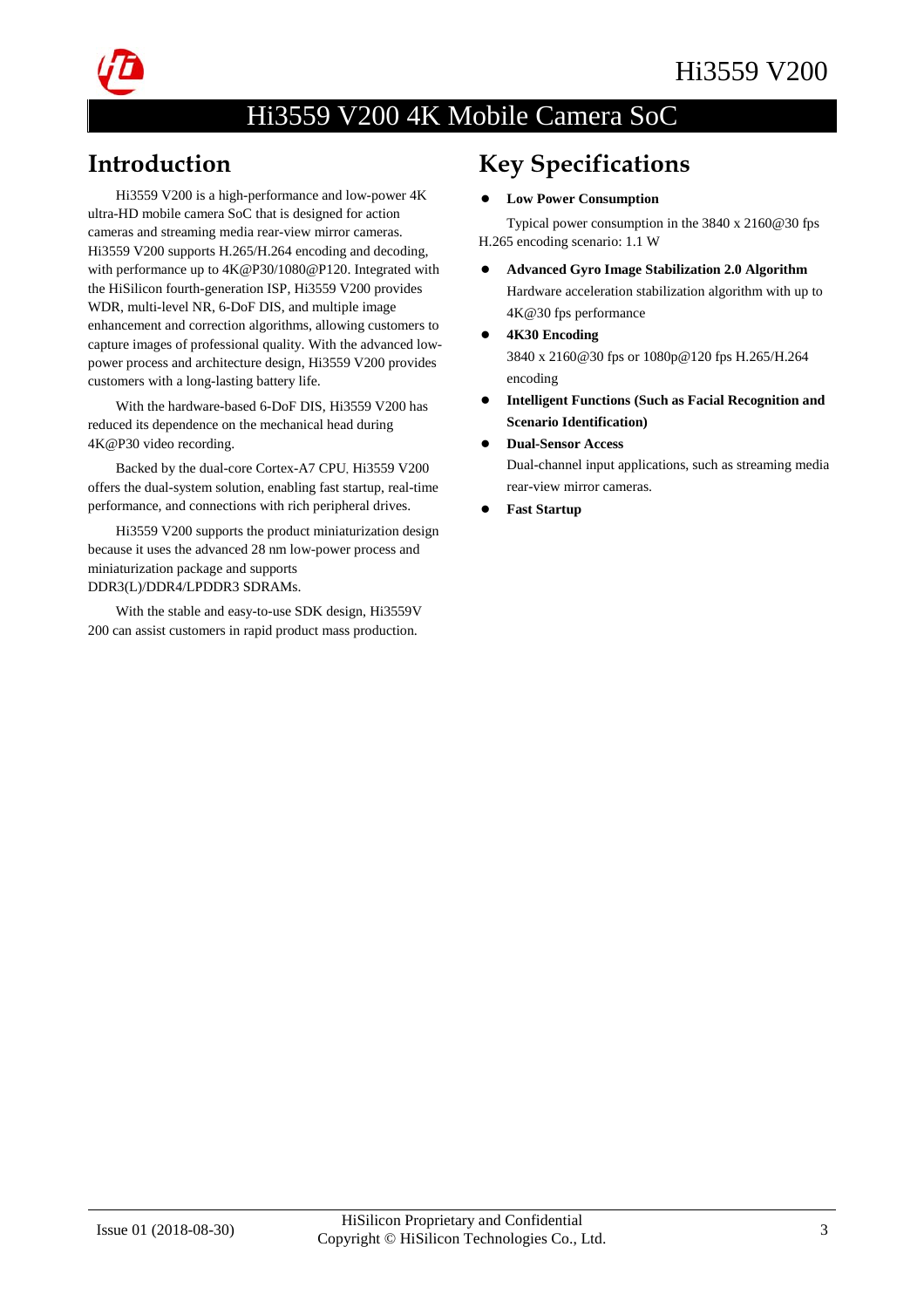

# Major Specifications

### Processor Core

- $\bullet$  ARM Cortex A7 MP2 @900 MHz, 32 KB I-cache, 32 KB D-cache, and 256 KB L2 cache
- $\bullet$ Neon acceleration and integrated FPU

### Video Encoding and Decoding

- H.265 Main Profile, level 5.1
- H.264 Baseline/Main/High Profile, level 5.1
- I-/P-slice supported in H.265/H.264 encoding and decoding
- **•** Baseline JPEG

### Video Encoding and Decoding Performance

- $\bullet$  Maximum resolution for H.265/H.264 encoding and decoding: 3840 x 2160
- H.265/H.264 encoding and decoding performance:
	- − 3840 x 2160@30 fps + 720p@30 fps encoding − 3840 x 2160@30 fps decoding
- $\bullet$  Maximum resolution for JPEG encoding and decoding: 8192 x 8192
- Maximum JPEG encoding and decoding performance: 16 MP (4608 x 3456)@10 fps
- Multiple bit rate control modes such as CBR, VBR, and **FIXOP**
- Maximum bit rate for H.265/H.264 encoding output: 100 Mbit/s
- Encoding of eight ROIs

#### VI

- 4-lane image sensor serial input, and MIPI, sub-LVDS, and HiSPi interfaces
- Division of the 4-lane MIPI sensor input into two groups of 2-lane MIPI input
- Maximum resolution of the first input: 4608 x 3456; maximum resolution of the second input: 2048 x 1536
- $\bullet$  10-/12-/14-bit Bayer RGB DC timing VI
- BT.656 and BT.1120 video input in YUV format
- One YUV input through the MIPI

### ISP and Image Processing

- $\bullet$  Multi-channel TDM for processing 2-channel sensor video input
- Adjustable 3A functions (AE, AWB, and AF)
- FPN removal
- $\bullet$  2-frame WDR exposure, local tone mapping, strong light suppression, and backlight compensation
- Defect pixel correction and LSC
- $\bullet$  Multi-level 3DNR, which removes motion smearing and chroma noise and provides excellent image effects in low

illumination

- $\bullet$ 3D-LUT color adjustment
- $\bullet$  Image dynamic contrast enhancement and edge enhancement
- $\bullet$ CAC and purple fringe removal
- $\bullet$ Dehaze
- $\bullet$  6-DoF image stabilization (based on video or gyro information) and rolling-shutter correction
- $\bullet$ Lens GDC
- $\bullet$ Image rotation by 90° or 270°
- $\bullet$ Image mirror and flip
- $\bullet$ Multi-channel 1/15.5x–16x scaling for output
- $\bullet$ OSD overlaying of up to eight regions before encoding
- $\bullet$ ISP adjustment tool on the PC

### Graphics Processing

- $\bullet$ 2D graphics acceleration
- $\bullet$ Maximum output resolution: 1920 x 1080.

### VO

- $\bullet$ Overlay of two layers (video layer and graphics layer)
- $\bullet$  HDMI 1.4 interface, with the maximum output of 3840 x 2160@30 fps
- $\bullet$ 4-lane MIPI DSI output
- $\bullet$ 6-/8-/16-/18-/24-bit digital LCD interface
- $\bullet$ BT.656/BT.1120 interface

### Intelligent Analysis

 $\bullet$  Facial recognition, target detection and tracking, and scenario identification

#### Audio Interface

- $\bullet$  Integrated audio codec, supporting 16-bit audio input and output
- $\bullet$ Single-end dual-channel input and stereo output
- $\bullet$  $\bullet$  I<sup>2</sup>S interface for connecting to external audio codec
- $\bullet$ HDMI audio output

### Audio Encoding and Decoding

- $\bullet$  Voice encoding/decoding complying with multiple protocols by using software
- $\bullet$ Audio encoding formats such as AAC/G.711/G.726/
- $\bullet$ Audio VQE processing

### Security Engine

- $\bullet$  AES, DES, and 3DES encryption and decryption algorithms implemented by using hardware
- $\bullet$  RSA 1024/2048/4096 signature verification algorithms implemented by using hardware
- $\bullet$  HASH-SHA1/224/256/384/512 and HMAC\_SHA1/224/256/384/512 tamper-proofing algorithms implemented by using hardware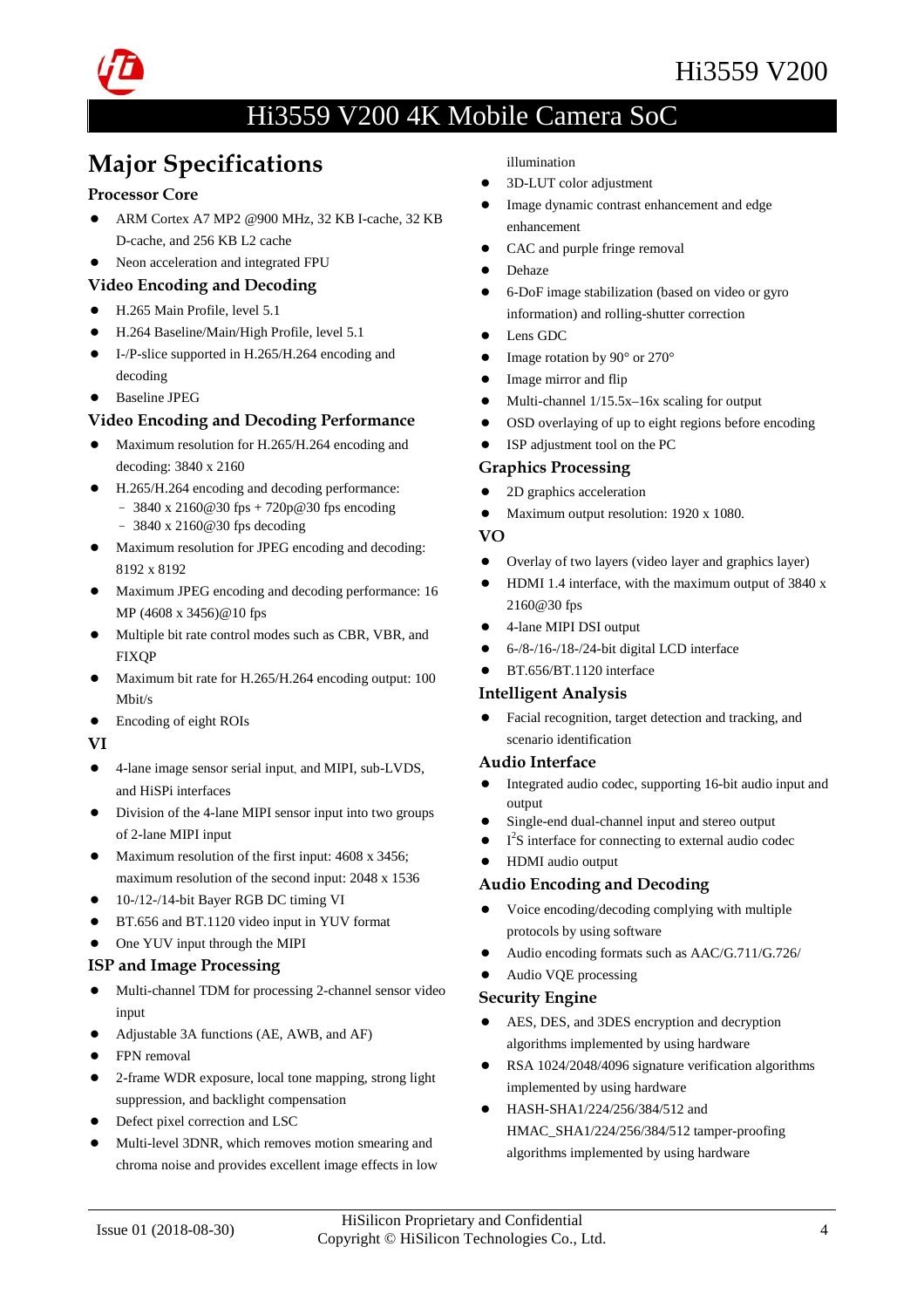

- $\bullet$ Built-in 8-kb OTP storage space
- $\bullet$ Built-in hardware true random number generator
- $\bullet$ Secure boot

### Peripheral Interfaces

- $\bullet$  Two SDIO 3.0 interfaces. One can be connected to the SD3.0 card.
- $\bullet$  One USB 2.0 port, supporting the configurable host or device mode
- $\bullet$ Output of the internal POR signal
- $\bullet$ Independent battery for the built-in RTC
- -Integrated 2-channel LSADC
- $\bullet$  $\bullet$  Multiple I<sup>2</sup>C interfaces, SPI, and UART interfaces
- $\bullet$ One IR interface
- $\bullet$ Three PWM interfaces

### External Memory Interfaces

- $\bullet$  32-bit DDR3(L)/DDR4/LPDDR3 SDRAM interface − Maximum frequency of the DDR3(L)/DDR4 SDRAM
	- interface: 900 MHz − Maximum frequency of the LPDDR3 SDRAM
	- interface: 800 MHz
- $\bullet$  SPI NOR flash interface
	- − 1-/2-/4-line mode
	- − 3-/4-byte address mode
	- − Maximum capacity: 256 MB
- SPI NAND flash interface
	- − Up to 24 bit/1 KB ECC performance
	- − Maximum capacity: 1 GB
- eMMC 4.5 interface

#### − 4-bit data width

#### Boot

 $\bullet$  Booting from the SPI NOR flash memory, SPI NAND flash memory, or eMMC

#### Image Burning Mode

- $\bullet$ Image burning over UART 0
- $\bullet$ Image burning over the SD card
- $\bullet$ Image burning over the USB device

#### SDK

- $\bullet$ Linux+Huawei LiteOS dual-system solution
- $\bullet$ High-performance H.265 iOS/Android decoding library

#### Physical Specifications

- $\bullet$  Power consumption
	- − Typical power consumption in the 3840 x 2160@30 fps H.265 encoding scenario: 1.1 W
- $\bullet$  Operating voltages
	- − 0.9 V core voltage
	- − 1.8 V/3.3 V I/O voltage
	- − 1.5 (1.35) V/1.2 V/1.2 V voltage for the
	- DDR3(L)/DDR4/LPDDR3 SDRAM interface
- $\bullet$  Package
	- − Body size of 14 mm x 14 mm (0.55 in. x 0.55 in.), 0.65 mm (0.03 in.) ball pitch, TFBGA RoHS package with 367 pins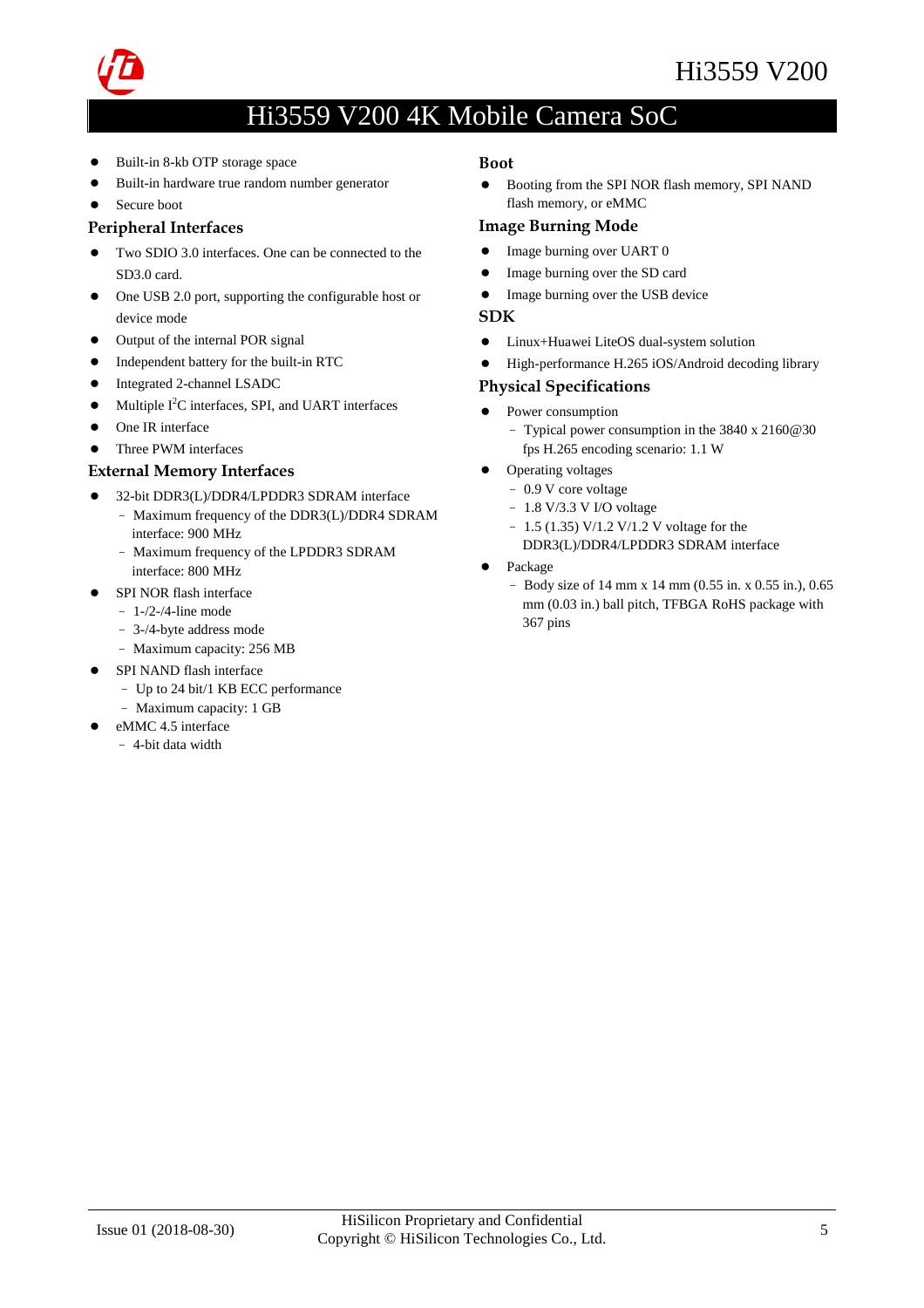

## Functional Block Diagram

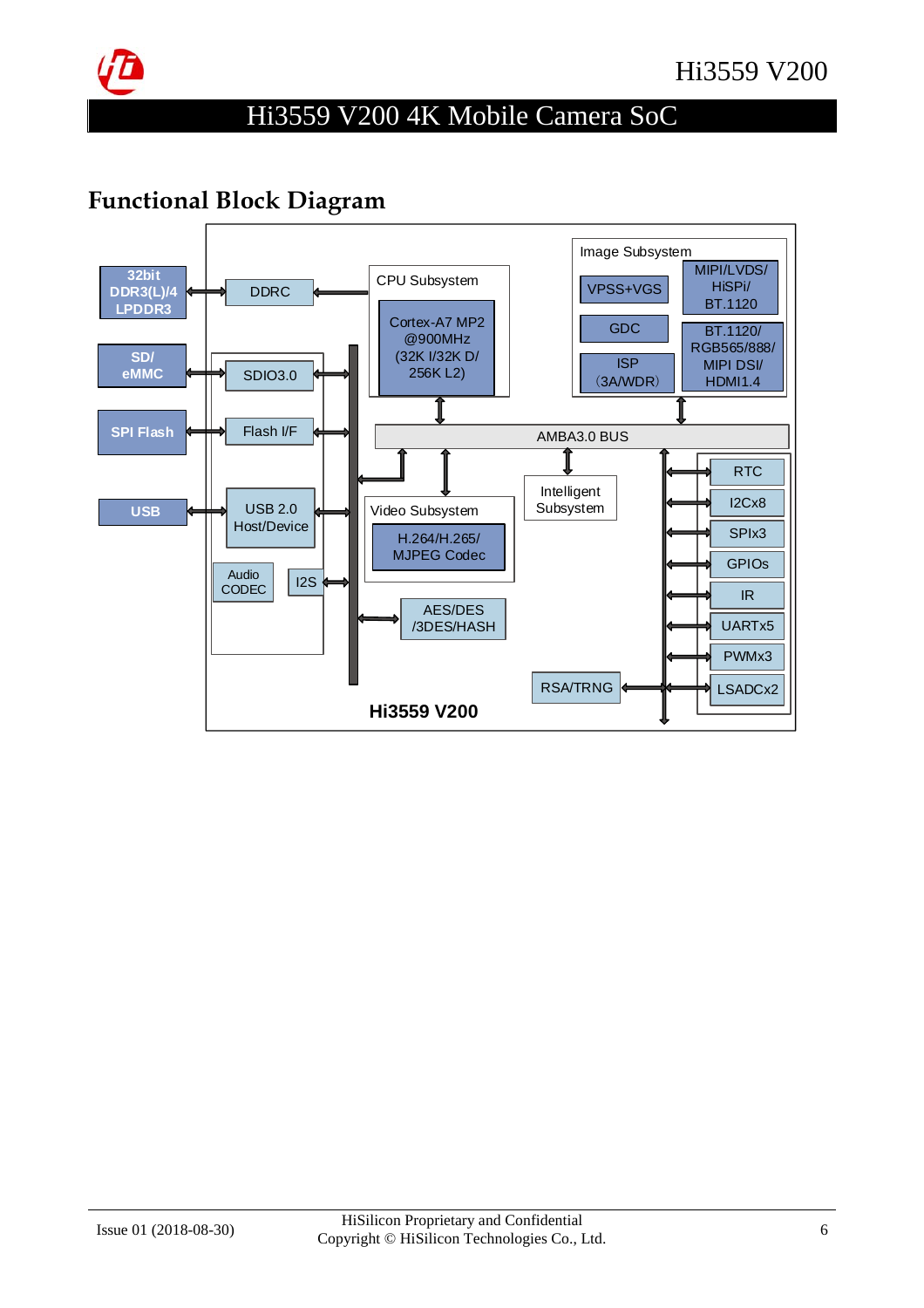

### Hi3559 V200 Action Camera Solution



- - Video recording mode: 3840 x 2160@30 fps encoding for SD card storage + 720p@30 fps sub-stream encoding for Wi-Fi VOD or preview
- $\bullet$ 3840 x 2160@30 fps/1080p@60 fps 6-DoF digital image stabilization based on the gyro.
- $\bullet$ Photographing mode: 16 MP (4608 x 3456)@10 fps/12 MP @15 fps burst mode
- $\bullet$ Playback mode: 3840 x 2160@30 fps decoding + HDMI 3840 x 2160@30 fps for TV display
- $\bullet$ Two 16-bit 1866 Mbit/s DDR3L SDRAMs or one 32-bit 1600 Mbit/s LPDDR3 SDRAM
- $\bullet$ Dual MICs and advanced dual-MIC NR algorithm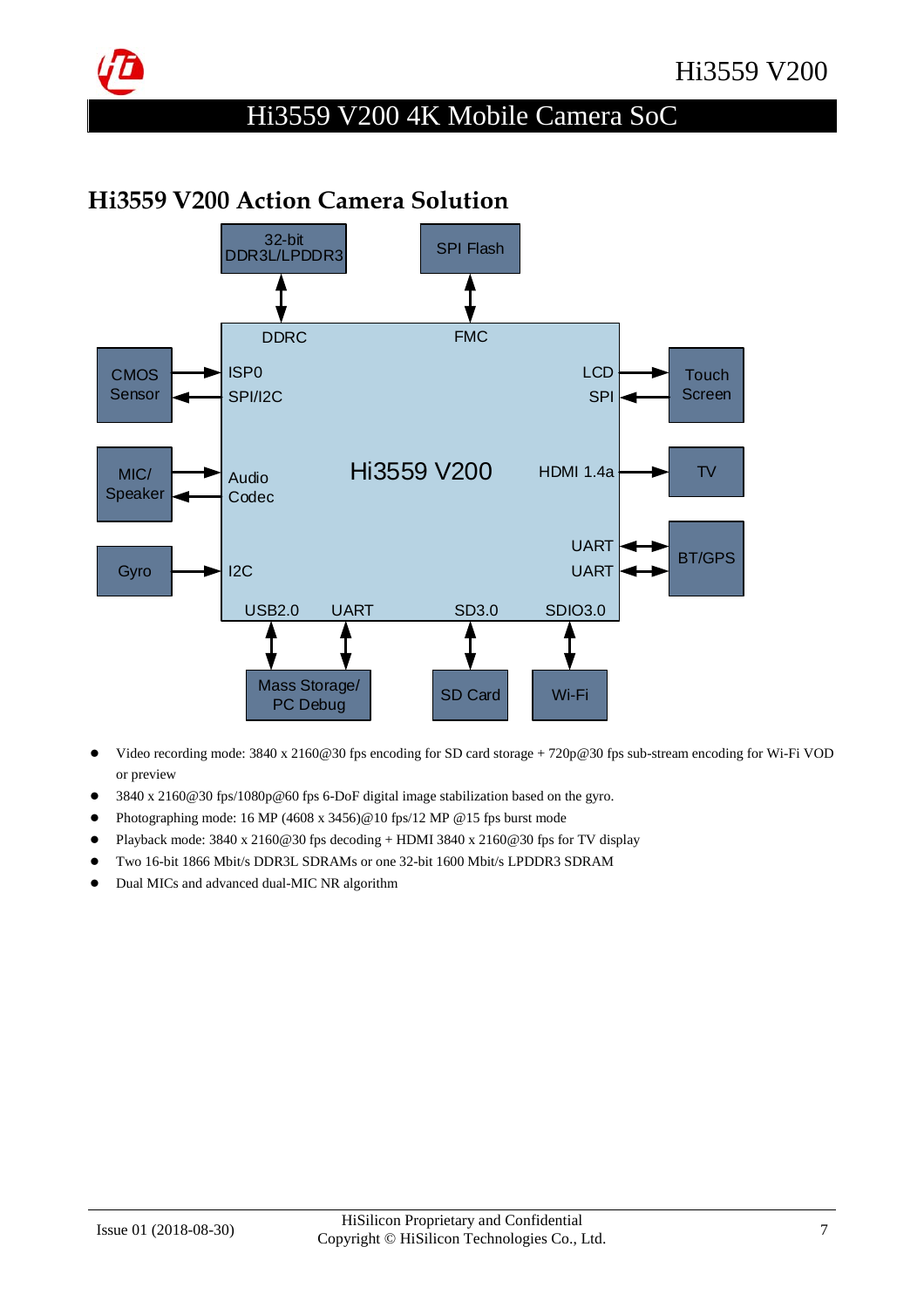

## Hi3559 V200 Streaming Media Rear-View Mirror Camera Solution



- $\bullet$ MIPI interface input (4M WDR + 2M WDR) or  $(5M linear + 2M WDR)$
- $\bullet$ MIPI interface and BT.656 input (5M WDR + 2M YUV)
- $\bullet$ (5M + 2M) @30 fps H.265/H.264 encoding
- $\bullet$ Interconnection with the 1080p screen through the MIPI-DSI interface for low-delay preview
- -Two 16-bit 1866 Mbit/s DDR3 SDRAMs or one 32-bit 1600 Mbit/s LPDDR3 SDRAM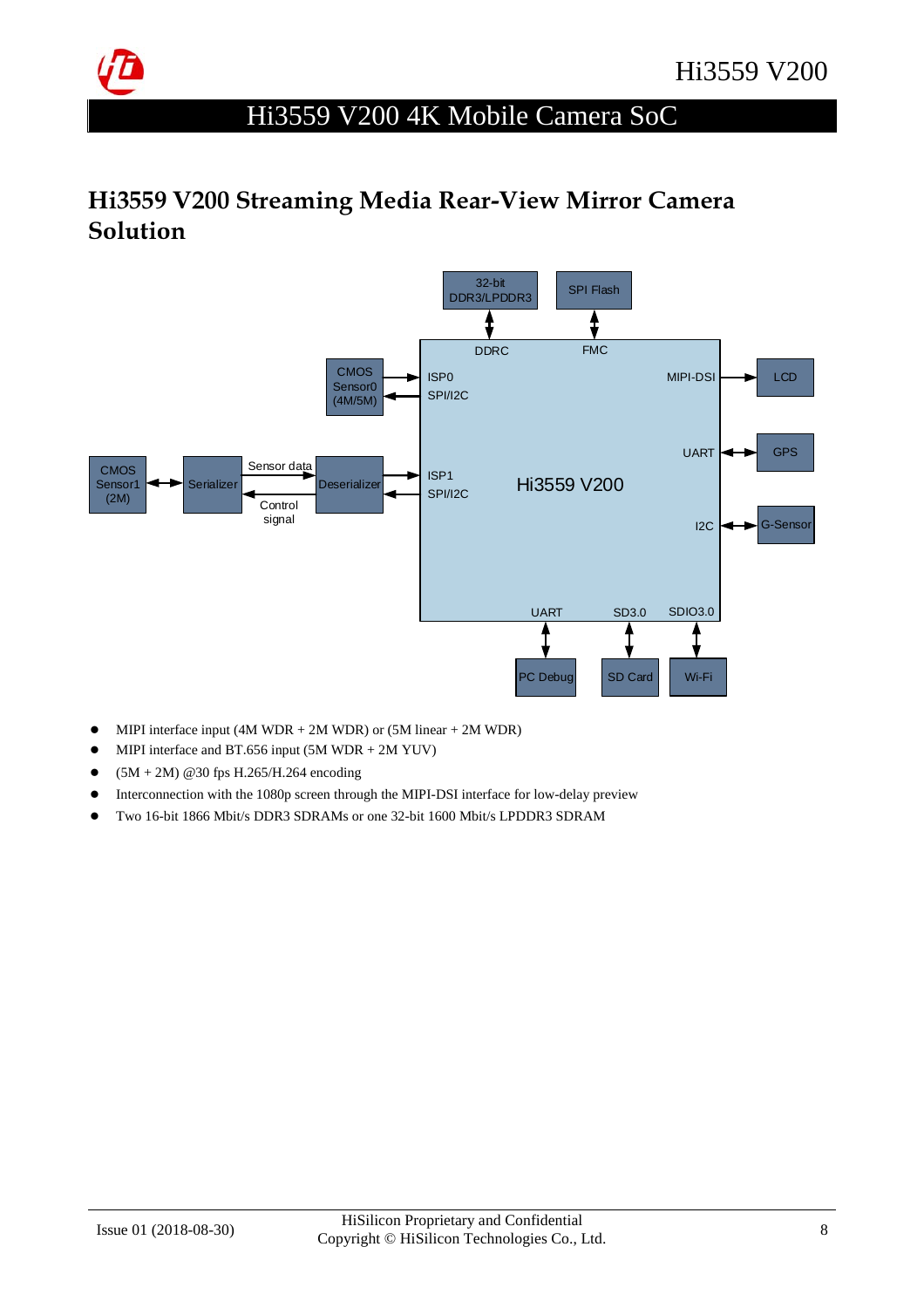

# Acronyms and Abbreviations

| 3DNR                      | three-dimensional noise reduction           |
|---------------------------|---------------------------------------------|
| 6-DoF                     | six degrees of freedom                      |
| <b>AAC</b>                | advanced audio coding                       |
| $AE$                      | automatic exposure                          |
| <b>AES</b>                | advanced encryption standard                |
| $\rm AF$                  | auto focus                                  |
| <b>AWB</b>                | automatic white balance                     |
| CAC                       | chromatic aberration correction             |
| <b>CBR</b>                | constant bit rate                           |
| <b>CPU</b>                | central processing unit                     |
| <b>DDR</b>                | double data rate                            |
| <b>DES</b>                | data encryption standard                    |
| DIS                       | digital image stabilization                 |
| <b>DSI</b>                | display serial interface                    |
| ECC                       | error checking and correction               |
| eMMC                      | embedded multimedia card                    |
| <b>GDC</b>                | geometric distortion correction             |
| HD                        | high definition                             |
| <b>HDMI</b>               | high definition multimedia interface        |
| HiSPi                     | high-speed serial pixel interface           |
| IR                        | infrared spectrum                           |
| <b>ISP</b>                | image signal processor                      |
| <b>LSADC</b>              | low-speed analog-to-digital converter       |
| <b>LSC</b>                | lens shading correction                     |
| <b>LVDS</b>               | low-voltage differential signaling          |
| <b>MIC</b>                | microphone                                  |
| <b>MIPI</b>               | mobile industry processor interface         |
| NR                        | noise reduction                             |
| <b>OSD</b>                | on-screen display                           |
| OTP                       | one-time programmable                       |
| POR                       | power-on reset                              |
| <b>PWM</b>                | pulse-width modulation                      |
| <b>RoHS</b>               | restriction of hazardous substances         |
| <b>ROI</b>                | region of interest                          |
| <b>RSA</b>                | Rivest-Shamir-Adleman                       |
| $\ensuremath{\text{RTC}}$ | real-time clock                             |
| SDIO                      | secure digital input output                 |
| <b>SDK</b>                | software development kit                    |
| <b>SDRAM</b>              | synchronous dynamic random access memory    |
| SoC                       | system on a chip                            |
| <b>TFBGA</b>              | thin & fine ball grid array                 |
| <b>UART</b>               | universal asynchronous receiver transmitter |
| <b>VBR</b>                | variable bit rate                           |
| VI                        | video input                                 |
| $\rm VO$                  | video output                                |
| <b>VOD</b>                | video on demand                             |
| <b>VQE</b>                | voice quality enhancement                   |
| <b>WDR</b>                | wide dynamic range                          |